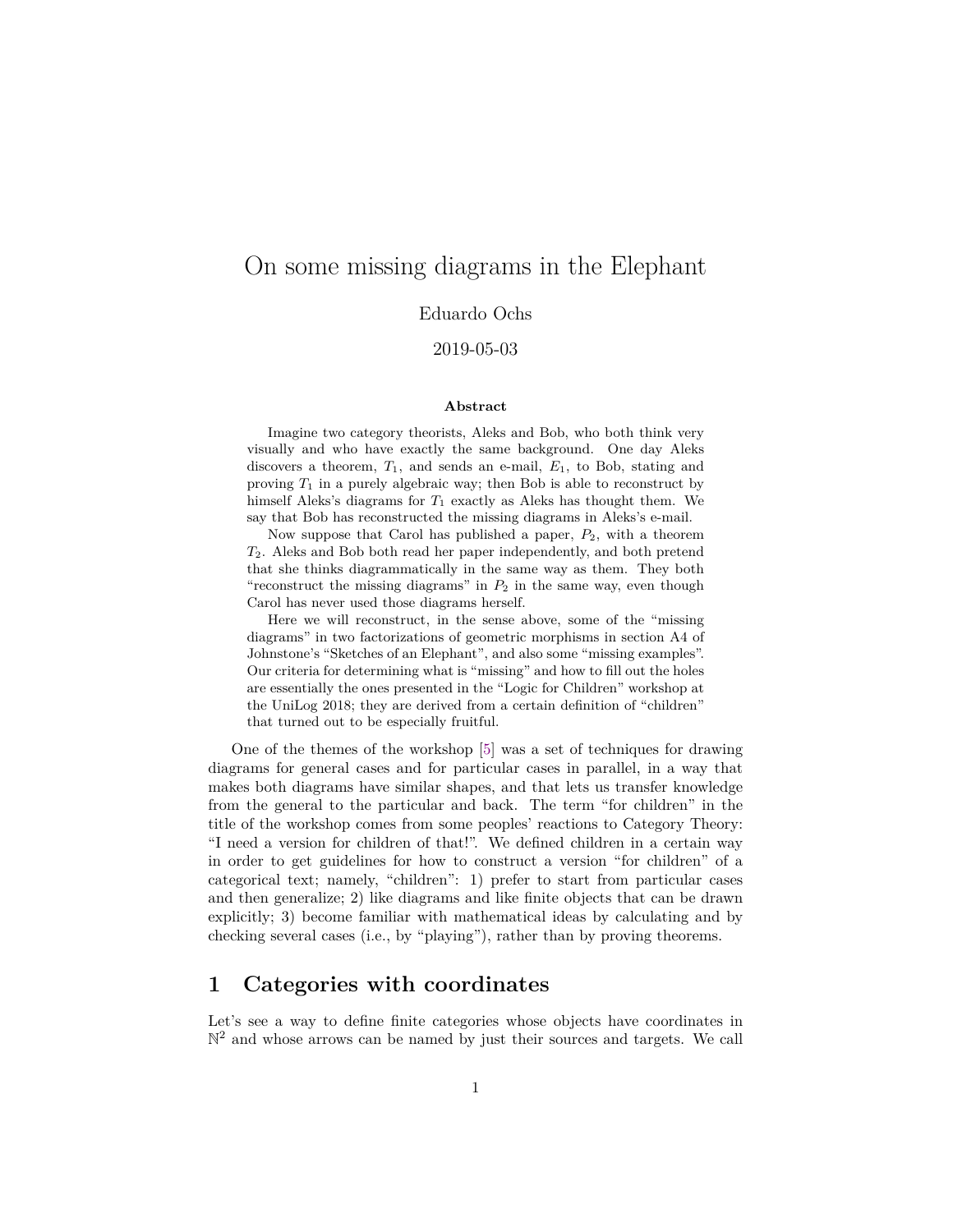these categories ZCategories, and it's easier to start with an example. The left half of Figure [1](#page-1-0) is a ZCategory **A** whose objects are  $A_0 = \{1, 2, 3, 4, 5\}$ , with coordinates  $c(1) = (0, 2), c(2) = (1, 1), c(3) = (2, 1), c(4) = (1, 0), c(5) = (2, 0).$ The arrow  $2 \rightarrow 4$  belongs to **A**, but it is not shown. The right half of Figure [1](#page-1-0) is a functor  $F: \mathbf{A} \to \mathbf{Set}$  — a ZPresheaf.

<span id="page-1-0"></span>

Figure 1: A ZCategory and a ZPresheaf.

A ZSet is a finite set  $P \subset \mathbb{N}^2$  that touches both the x-axis and the y-axis. A ZDirectedGraph is a pair  $(P, A)$  where P is a ZSet and  $A \subseteq P \times P$  is a set of arrows. We write  $(P, A^*)$  for the transitive-reflexive closure of  $(P, A)$ .

The section 1 of [\[7\]](#page-10-1) defines positional notations for ZSets and for functions with ZSets as their domains. They're like this:

$$
\left\{\n\begin{array}{c}\n(1,3), \\
(0,2), \\
(1,1), \\
(1,0)\n\end{array}\n\right\} =\n\begin{array}{c}\n\bullet \\
\bullet \\
\bullet \\
\bullet\n\end{array} =\n\begin{array}{c}\n\bullet \\
\bullet \\
\bullet \\
\bullet\n\end{array} =\n\begin{array}{c}\n\bullet \\
\bullet \\
\bullet \\
\bullet \\
\bullet\n\end{array}\n\left\{\n\begin{array}{c}\n((1,3),4), \\
((0,2),5), ((2,2),6), \\
((1,1),7), \\
((1,0),8)\n\end{array}\n\right\} =\n\frac{4}{7}6\n\end{array}
$$

The condition "...that touches both the x-axis and the y-axis" lets us draw ZSets as just bullets, omitting the axes.

A ZCategory **B** is a category plus a structure  $((P, A), c)$ , called its drawing instructions, obeying: 1)  $(P, A)$  is a ZDirectedGraph; 2)  $c : \mathbf{B}_0 \to P$  is a bijection between the objects of **B** and the ZSet P; 3) for any objects  $D, E \in \mathbf{B}$ the hom-set  $\text{Hom}_{\mathbf{B}}(D, E)$  is singleton when  $(c(D), c(E)) \in A^*$ , and is empty when  $(c(D), c(E)) \notin A^*$ . The conditions 1–3 imply that a ZCategory is a finite preorder category; the coordinates say where each object is to be drawn, and the set  $A$  says which arrows are to be drawn explicitly; the other arrows are said to be implicit.

A ZTopos is a functor category of the form  $\mathbf{Set}^{\mathbf{B}}$ , where **B** is a ZCategory. Objects of a ZTopos  $\mathbf{Set}^{\mathbf{B}}$  inherit the drawing instructions from **B**, as the F in the example above.

We call the objects of a ZTopos ZPresheaves. Note that a presheaf P on **B** is an element of  $Set^{B^{op}}$ , which means that for each arrow  $D \rightarrow E$  in **B** the presheaf P returns an arrow  $P(D \to E) : PE \to PD$  in Set; ZPresheaves don't have this reversal of direction.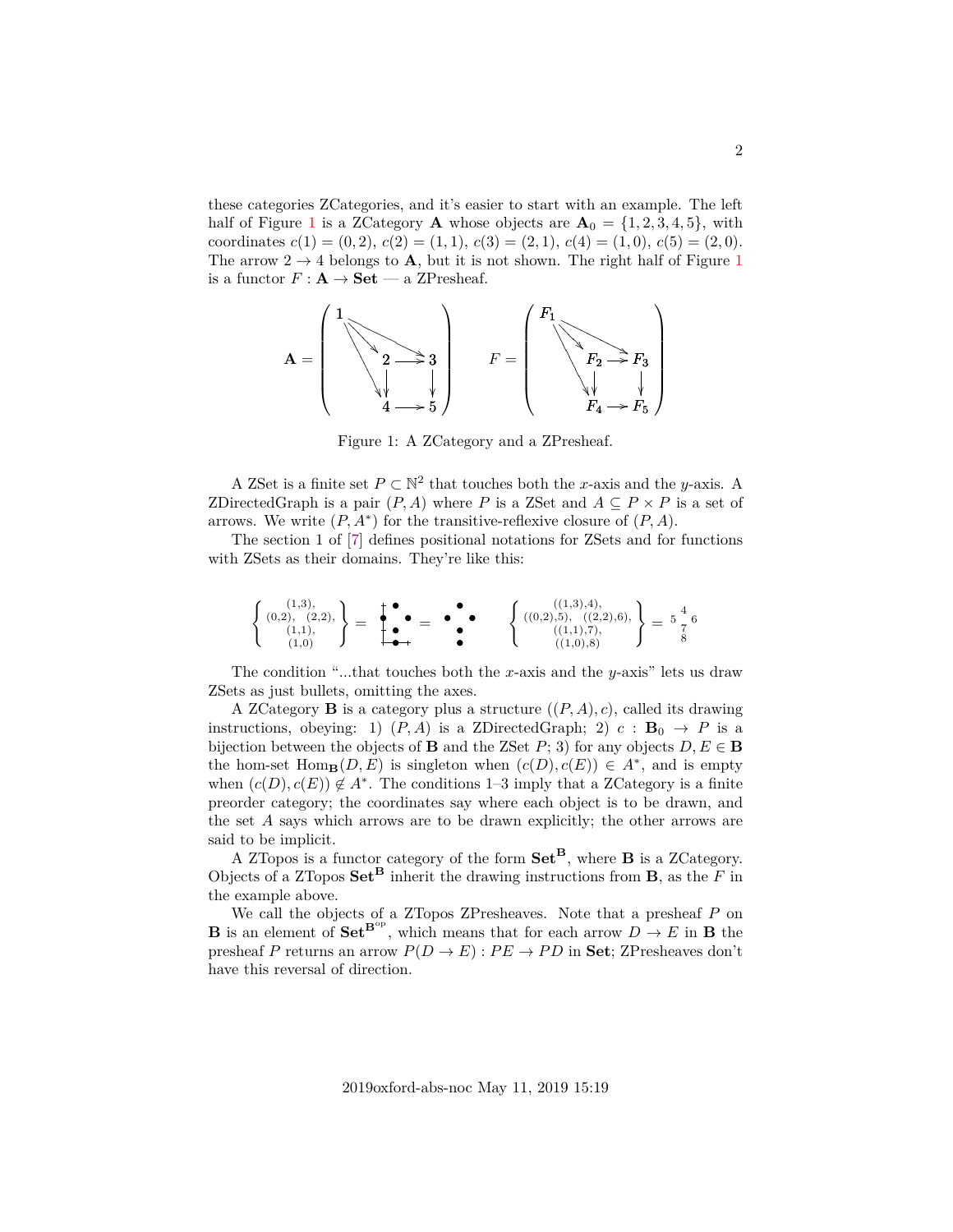#### <span id="page-2-1"></span>**2 Internal Diagrams**

Internal diagrams are a tool that lets us lower the level of abstraction. They merge ideas from the standard notation for declaring functions with the way we used to draw functions in school, using arrows between the elements of blob-sets. Look at Figure [2,](#page-2-0) at the left. Compare its  $\mathbb{N} \to \mathbb{R}$  in the upper line (the external view), with the ' $n \mapsto \sqrt{n}$ ' in the lower line (the internal view); the  $n \mapsto \sqrt{n}$  shows a (generic) element and its image. The middle part of Figure [2](#page-2-0) shows the external view at the bottom and an internal view at the top; note that all elements in the blobs for N and R are named, but only a few of the elements are shown (compare with [\[4\]](#page-10-2), p.3); the arrows like  $3 \mapsto \sqrt{3}$  and  $4 \mapsto 2$ , that show elements and their images, are substitution instances of the generic  $n \mapsto \sqrt{n}$ , maybe after some calculations (or "reductions" in  $\lambda$ -calculus terminology). The right part of Figure [2](#page-2-0) shows an adjunction  $L \dashv R$  between categories **A** and **B**, drawn in our favourite "shape" (see [\[9\]](#page-10-3), where all this is explained in detail): with the functor  $L$  going left and the functor  $R$  going right. We don't draw blobs to stress that  $B, LA, LRB \in \mathbf{B}$  and  $A, RB, RLA \in \mathbf{A}$ , and we draw "generic" unit and counit maps.

<span id="page-2-0"></span>

Figure 2: The standard notation for defining a function; An internal view and the external view of the function  $\sqrt{\ }$ ; An internal view and the external view of an adjunction  $L \dashv R$ .

## **3 Geometric morphisms (and how to draw them)**

A geometric morphism  $f: \mathcal{E} \to \mathcal{F}$  is an adjunction  $(f^* \dashv f^*)$  between toposes  $\mathcal E$  and  $\mathcal F$  plus the assurance that  $f^*$  is exact; a ZGM is a geometric morphism generated by a functor  $f : A \to B$  between ZCategories (a ZFunctor), in the following sense. A functor  $f : A \rightarrow B$  induces a geometric morphism f:  $\mathbf{Set}^{\mathbf{A}} \to \mathbf{Set}^{\mathbf{B}}$  between ZToposes; where  $f^*$  is defined "by composition". The right adjoint  $f_*$  can be calculated by the Kan extension formula, but in small examples it is better to calculate it directly by guess-and-test. Figure [3](#page-3-0) shows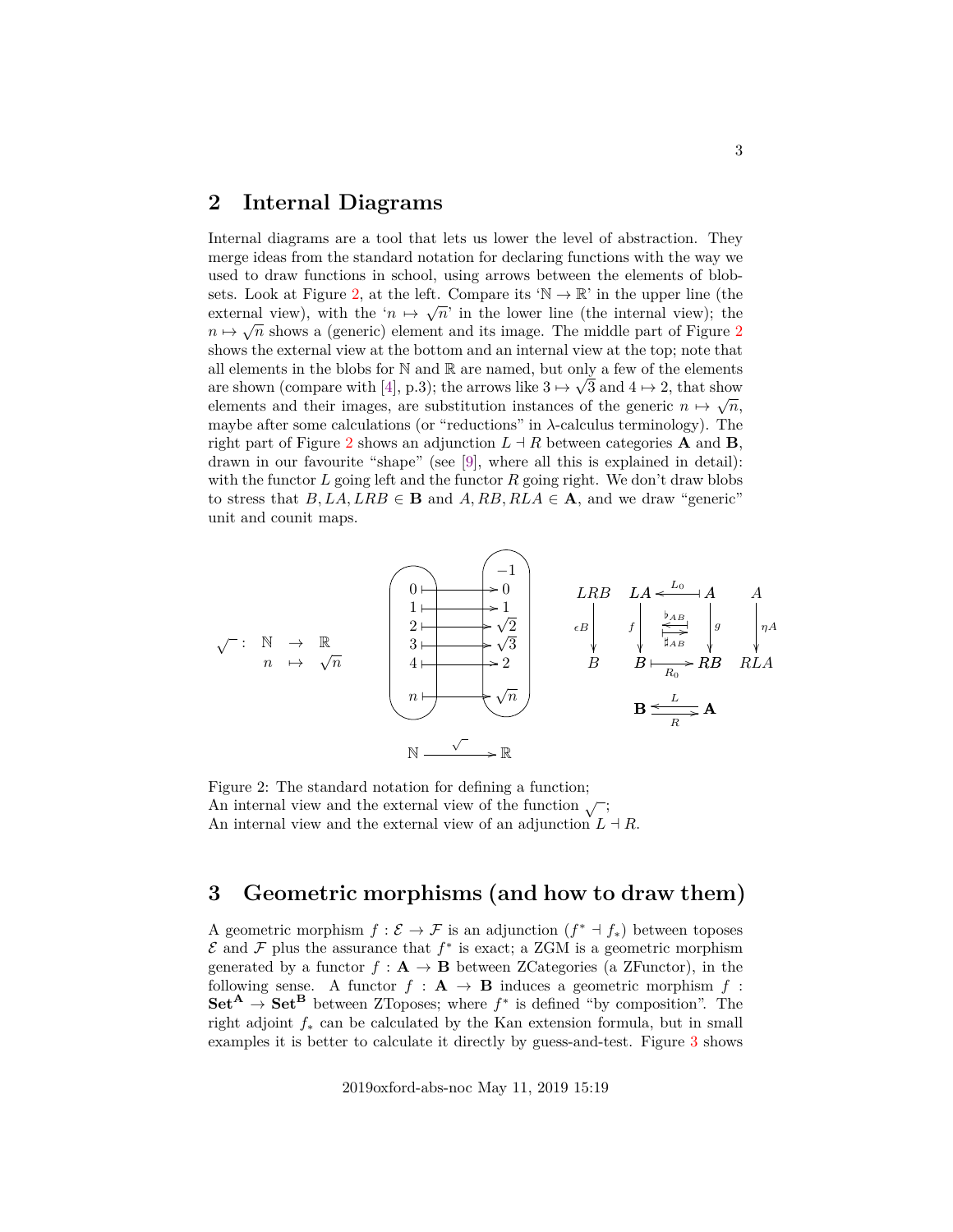how we draw a geometric morphism and a ZGM; Figure [4](#page-3-0) shows why we are interested in ZGMs: if we choose ZCategories A and B we can replace several objects of our diagram for ZGMs by their internal views, and this gives us a way to "understand" the adjunction and the unit and counit maps.

<span id="page-3-0"></span>
$$
f^* f_* D f^* C \longleftarrow C \qquad C \qquad f^* f_* D f^* C \longleftarrow C \qquad C
$$
  
\n
$$
\downarrow \qquad \downarrow \qquad \downarrow \qquad \downarrow \qquad \downarrow \qquad \downarrow \qquad \downarrow \qquad \downarrow \qquad \downarrow \qquad \downarrow \qquad \downarrow \qquad \downarrow \qquad \downarrow \qquad \downarrow \qquad \downarrow \qquad \downarrow \qquad \downarrow \qquad \downarrow \qquad \downarrow \qquad \downarrow \qquad \downarrow \qquad \downarrow \qquad \downarrow \qquad \downarrow \qquad \downarrow \qquad \downarrow \qquad \downarrow \qquad \downarrow \qquad \downarrow \qquad \downarrow \qquad \downarrow \qquad \downarrow \qquad \downarrow \qquad \downarrow \qquad \downarrow \qquad \downarrow \qquad \downarrow \qquad \downarrow \qquad \downarrow \qquad \downarrow \qquad \downarrow \qquad \downarrow \qquad \downarrow \qquad \downarrow \qquad \downarrow \qquad \downarrow \qquad \downarrow \qquad \downarrow \qquad \downarrow \qquad \downarrow \qquad \downarrow \qquad \downarrow \qquad \downarrow \qquad \downarrow \qquad \downarrow \qquad \downarrow \qquad \downarrow \qquad \downarrow \qquad \downarrow \qquad \downarrow \qquad \downarrow \qquad \downarrow \qquad \downarrow \qquad \downarrow \qquad \downarrow \qquad \downarrow \qquad \downarrow \qquad \downarrow \qquad \downarrow \qquad \downarrow \qquad \downarrow \qquad \downarrow \qquad \downarrow \qquad \downarrow \qquad \downarrow \qquad \downarrow \qquad \downarrow \qquad \downarrow \qquad \downarrow \qquad \downarrow \qquad \downarrow \qquad \downarrow \qquad \downarrow \qquad \downarrow \qquad \downarrow \qquad \downarrow \qquad \downarrow \qquad \downarrow \qquad \downarrow \qquad \downarrow \qquad \downarrow \qquad \downarrow \qquad \downarrow \qquad \downarrow \qquad \downarrow \qquad \downarrow \qquad \downarrow \qquad \downarrow \qquad \downarrow \qquad \downarrow \qquad \downarrow \qquad \downarrow \qquad \downarrow \qquad \downarrow \qquad \downarrow \qquad \downarrow \qquad \downarrow \qquad \downarrow \qquad \downarrow \qquad \downarrow \qquad \downarrow \qquad \downarrow \qquad \downarrow \qquad \downarrow \qquad \downarrow \qquad \downarrow \qquad \downarrow \qquad \downarrow \q
$$

Figure 3: A geometric morphism and a ZGM.



Figure 4: A ZGM in a particular case.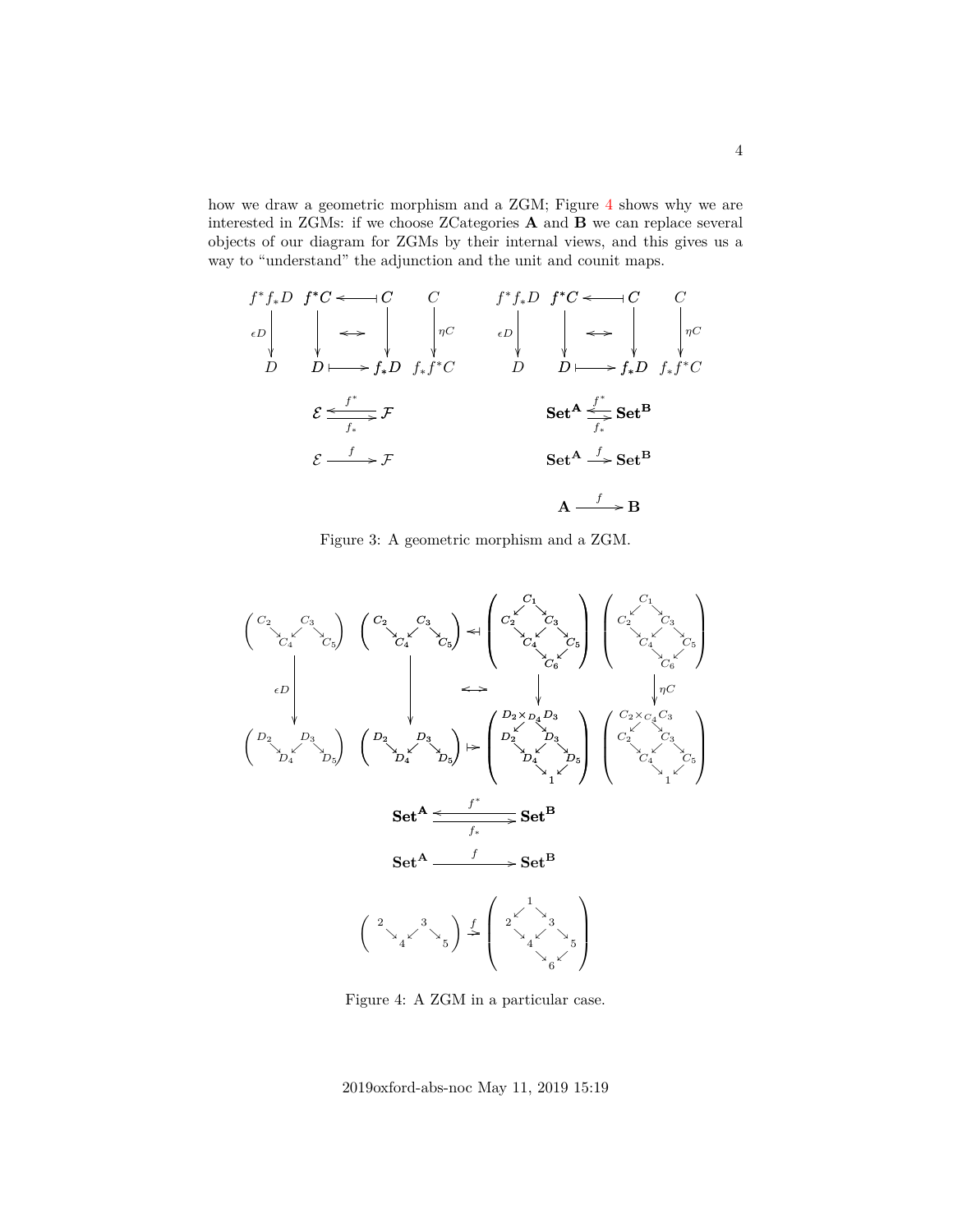### **4 Planar Heyting Algebras and 2-Column Graphs**

The preprints [\[7\]](#page-10-1) and [\[8\]](#page-10-4) explain how to use 2-column graphs ("2CGs") to develop visual intuition about intuitionistic logic (the first one) and sheaves (the second one).

The central construction in [\[7\]](#page-10-1) can be stated as: every 2CG is associated to a Planar Heyting Algebra (a "ZHA", defined in section 4 of [\[7\]](#page-10-1)) and viceversa, and the central construction in [\[8\]](#page-10-4) is: every 2CG with question marks is associated to a ZHA with a J-operator and vice-versa. This can be represented as:

$$
(P, A) \leftrightarrow H
$$
  

$$
((P, A), Q) \leftrightarrow \leadsto H
$$
  

$$
(H, J)
$$

where the ' $\leftrightarrow \rightarrow$ ' is pronounced "is associated to". Formally,  $(P, A) \leftrightarrow \rightarrow$ when H is isomorphic to the order topology  $\mathcal{O}_A(P)$ , and  $((P, A), Q) \longrightarrow \infty$   $(H, J)$ when  $(P, A) \longrightarrow W \longrightarrow H$  and besides that the equivalence relation that Q induces on  $\mathcal{O}_A(P)$  is the same as the equivalence that the J-operator J induces on H.

Here's why this is relevant to us. We can regard a  $2CG(P, A)$  as a ZCategory. The logic of the ZTopos  $\mathbf{Set}^{(P,A)}$  — i.e., its Sub(1) — is exactly  $\mathcal{O}_A(P)$ . Also, each sheaf  $\mathrm{sh}_j(\mathbf{Set}^{(P,A)})$  on  $\mathbf{Set}^{(P,A)}$  corresponds to a set of question marks  $Q \subseteq P$  and vice-versa.

These constructions are easy to understand if we have a concrete example, so look at Figure [6.](#page-5-0)

The representation of the characteristic function of a subset  $S \subseteq P$ ,  $\chi_S$ , is the diagram that we obtain from  $(P, A)$  by replacing each point of P by 1 when it belongs to  $S$  and by 0 when not. We say that  $S$  obeys the condition of an arrow  $(\alpha \to \beta) \in A$  when  $\chi_S(\alpha) \leq \chi_S(\beta)$ , and that S violates the condition of an  $(\alpha \to \beta) \in A$  when  $\chi_S(\alpha) = 1$  and  $\chi_S(\beta) = 0$ . A subset  $S \subseteq P$  is A-open when it obeys the conditions of all arrows in A.  $\mathcal{O}_A(P)$  is the set of all A-open subsets of P.

A specification for a 2CG is a 4-uple  $(l, r, R, L)$ ; it generates a 2CG  $(P, A)$ with  $P := \text{pile}(lr)$ , and with sets of intercolumn arrows R (going right) and L (going left). The set A of arrows of  $(P, A)$  is  $R \cup L$  plus all the intracolumn arrows that point one step down. The 2CG  $(P, A)$  in Figure [5](#page-5-0) is generated by this specification:

$$
(4,6,\left\{\begin{matrix} \frac{4}{3}\rightarrow-5,\\ \frac{23}{7}\rightarrow-4,\\ \frac{23}{7}\rightarrow-2,\\ 1\rightarrow-1, \end{matrix}\right\},\left\{2\leftarrow-5\right\})
$$

We write pile(*ab*) for the set  $\{a_1, \ldots, 1, \ldots, 1, \ldots, b\}; \chi_{\text{pile}(a,b)}$  is a pile of  $a'1's$  in the left column and  $b'1's$  in the right column. A pile $(ab)$  automatically obeys the conditions of the vertical arrows in  $A$  (as they all point one step down), and it is possible to translate the intercolumn arrows into conditions in the ' $ab$ 's (sec.15 of [\[7\]](#page-10-1)). The specification above becomes this:

$$
\mathcal{O}_A(P) = \{ \text{ pile}(ab) \mid a \in \{0, \ldots, 4\}, b \in \{0, \ldots, 6\}, \begin{pmatrix} a \geq 4 & \to b \geq 5 \land \\ a \geq 3 & \to b \geq 4 \land \\ a \geq 2 & \to b \geq 2 \land \\ a \geq 1 & \to b \geq 1 \end{pmatrix} \land (a \geq 2 \leftarrow b \geq 5) \}
$$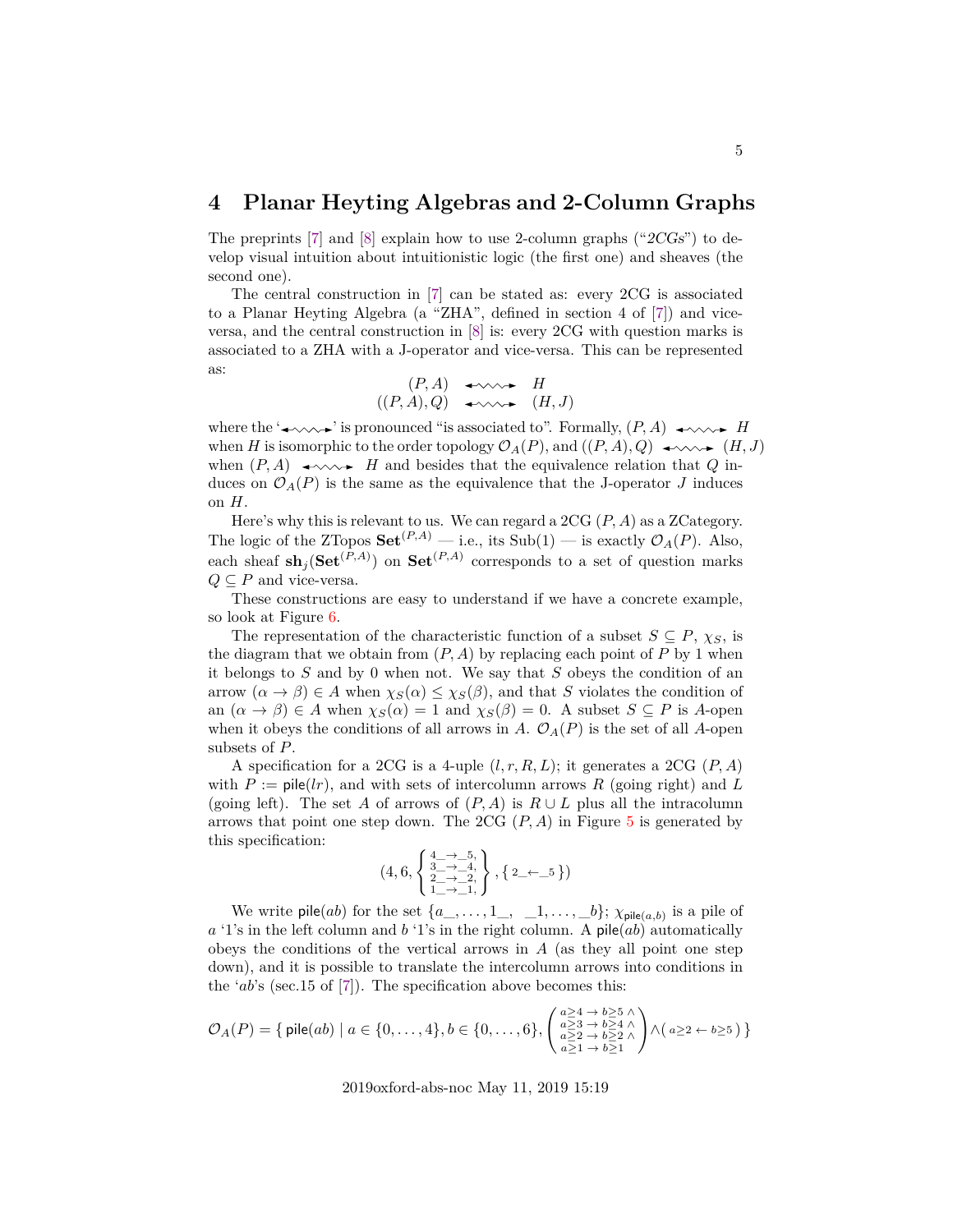$$
(P, A) \leftrightarrow H
$$
  

$$
((P, A), Q) \leftrightarrow \leadsto H
$$
  

$$
(H, J)
$$

<span id="page-5-0"></span>Figure 5: The correspondence between 2CGs and ZHAs: the general case.



Figure 6: The correspondence between 2CGs and ZHAs: an example.



Figure 7: The closed operator (13∨) (right) and its associated question marks (left). 2019oxford-abs-noc May 11, 2019 15:19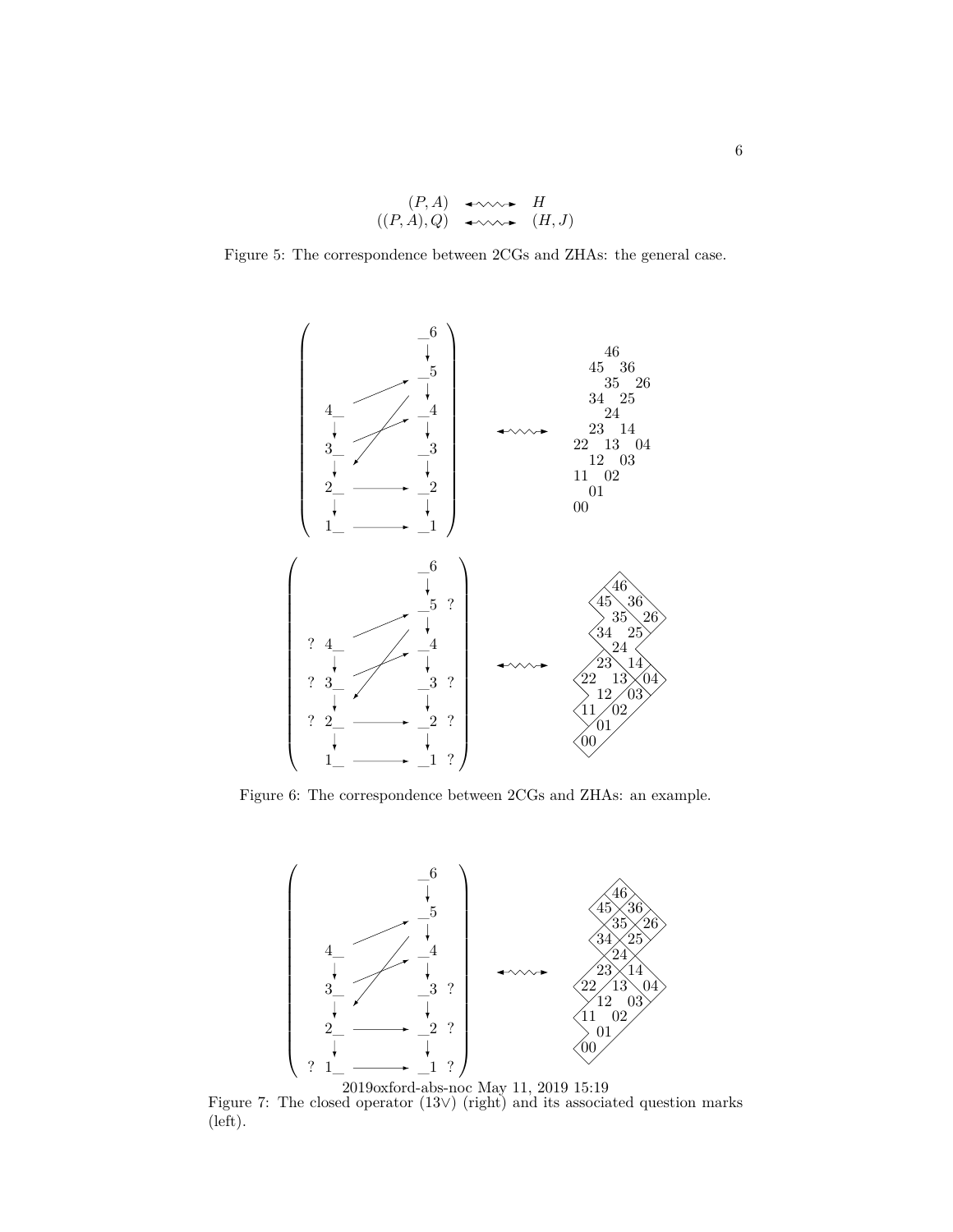that lets us draw the ZHA  $H \cong \mathcal{O}_A(P)$  very quickly — and lets us check the  $\rightarrow \rightarrow \rightarrow$  in the top of Figure [6.](#page-5-0)

In the lower half of Figure [6](#page-5-0) the set of question marks is  $Q = \{4, 3, 2, 2, \ldots, 4\}$  $\_, 1, \_, 2, \_, 3, \_, 5, \}$ . The subsets  $S, S' \subseteq P$  are Q-equivalent when S and S' only differ in points of Q, i.e.,  $S \setminus Q = S' \setminus Q$ . In the example, pile(22) ∼<sub>Q</sub> pile(23)  $\sim_Q$  $pile(24).$ 

A J-operator on a Heyting Algebra H is an operation  $J: H \to H$ , abbreviated as '',\*', obeying  $P \le P^* = P^{**}$  and  $(P \wedge Q)^* = P^* \wedge Q^*$ . The "slashing" in the ZHA of the lower half of Figure [6](#page-5-0) induces a J-operator that takes each element of H to the top element of its equivalence class:  $J(12) = 23$ . We say that  $A, B \in H$  are J-equivalent when  $A^* = B^*$ . In the example, 22 ∼ 3  $\gamma$  23  $\gamma$  24. It is not hard to see that in this case  $(\sim_Q) = (\sim_P)$ .

Figure [7](#page-5-0) shows the "closed" J-operator (13∨), that takes each  $A \in H$  to  $13 \vee A$ ; it would be called  $J_{13}(p) = 13 \vee p$  in the notation of [\[3\]](#page-10-5), page 329,  $2.18($ i).

### <span id="page-6-0"></span>**5 Question marks and sheaves**

A J-operator J in a  $((P, A), Q) \longrightarrow \longrightarrow (H, J)$  can be interpreted in the topos  $\mathbf{Set}^{(P,A)}$  as an operation  $J : \text{Sub}(1) \to \text{Sub}(1)$  on its truth-values. This J can be extended to a local operator (see [EA4.4])  $j : \Omega \to \Omega$  in the topos  $\mathbf{Set}^{(P,A)}$ . The Elephant uses local operators instead of J-operators practically everywhere; our (13∨) corresponds to a "closed local operator"  $c(\text{pile}(13))$  in it — see [EA p.206].

Each set of question marks  $Q \subseteq P$  induces an operation that erases the information on objects associated to the points of Q and an operation that "reconstructs" this information on those objects in a "natural" way. Figure [4](#page-3-0) shows a case of this erasing and reconstruction, with  $Q = \{1, 6\}.$ 

It is possible to show that in Figure [4](#page-3-0) and in all similar cases the image of  $f_*$  is a sheaf and  $\eta$  is a sheafification functor. By "all similar cases" we mean: the points of A are a subset of the points of B, and the partial order on A is the restriction to those points of the partial order on B. We will need a notation for that. If **B** is drawn as the directed graph  $(P, A)$  and  $S \subseteq P$ , then we draw **B** as  $(S, A|_S)$ , where  $A|_S \subseteq S \times S$  is a set of arrows on S that obeys  $(A|S)^* = (S \times S) \cap A^*$ . We refer to that as a restriction of **A** to *S*, or as a restriction of **A** with question marks  $Q$ , where  $Q = P\backslash S$ .

#### **6 Two factorizations of geometric morphisms**

The Elephant presents in its sections A4.2 and A4.5 two factorizations of geometric morphisms that can be combined in a single diagram  $-$  see Figure [8.](#page-7-0) An arbitrary geometry morphism  $g: \mathcal{A} \to \mathcal{D}$  can be factored in an essentially unique way as a surjection followed by an inclusion ([EA4.2.10]), and an inclusion  $i : \mathcal{B} \to \mathcal{D}$  can be factored in an essentially unique way as a dense g.m.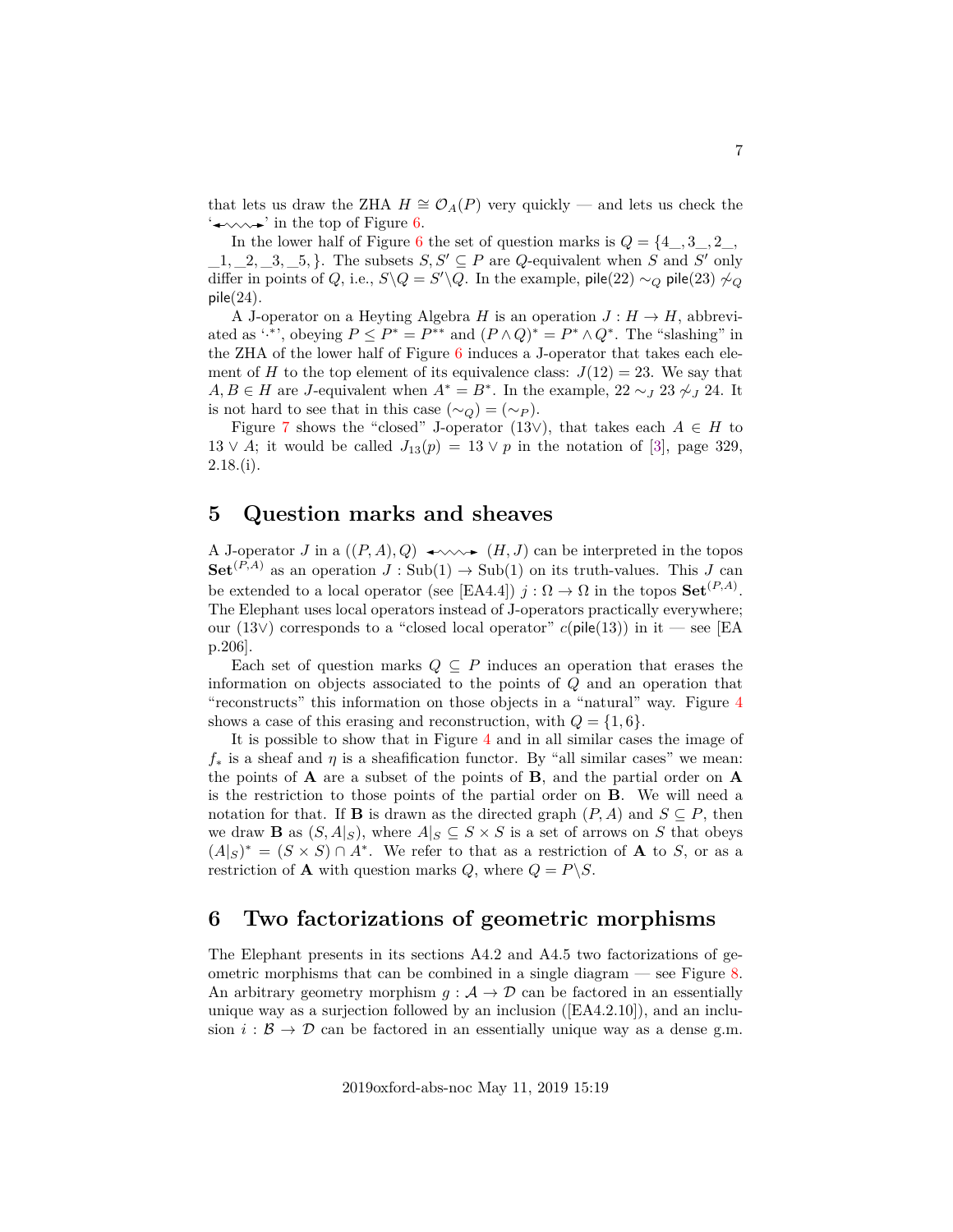<span id="page-7-0"></span>followed by a closed g.m. ([EA4.5.20]). A canonical way to build these factorizations is by taking  $\mathcal{B} := \mathcal{A}_{\mathbb{G}}$ , where  $\mathbb{G}$  is a certain comonad on  $\mathcal{A}$  ([EA4.2.8]), and taking  $\mathcal{C} := \mathbf{sh}_j(\mathcal{D})$ , where j is a certain local operator on  $\mathcal{D}$ .

$$
\mathcal{A} \xrightarrow{\qquad \qquad g \text{ (any g.m.)}} \mathcal{D} \xrightarrow{\qquad \qquad i \text{ (inclusion)}} \mathcal{D} \xrightarrow{\qquad \qquad i \text{ (inclusion)}} \mathcal{D} \xrightarrow{\qquad \qquad i \text{ (inclusion)}} \mathcal{D} \xrightarrow{\qquad \qquad g \qquad \qquad d \text{ (dense)}} \mathcal{C} \xrightarrow{\qquad c \text{ (closed)}} \mathcal{D} \xrightarrow{\qquad \qquad d \text{G}} \mathbf{sh}_j(\mathcal{D})
$$

Figure 8: Two factorizations of geometric morphisms.



Figure 9: The same factorizations, but on ZGMs.



Figure 10: Conditions on the functors  $\mathbf{A} \stackrel{s}{\to} \mathbf{B} \stackrel{i}{\to} \mathbf{D}$  and  $\mathbf{B} \stackrel{d}{\to} \mathbf{C}$ .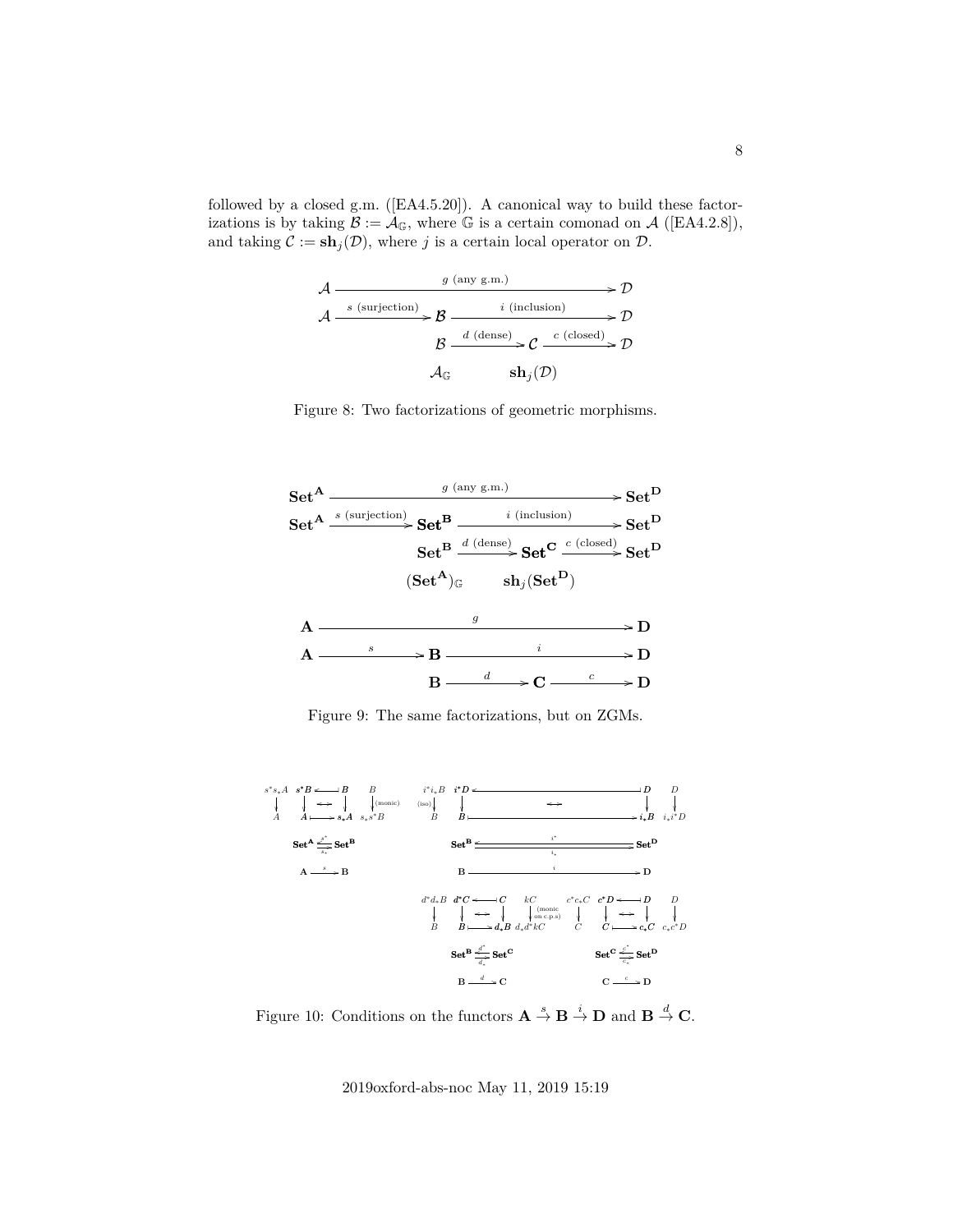These factorizations are almost completely opaque to people who know just the basics of toposes. How can we produce a version "for children" of them in the sense of the introduction?

The trick is to start with geometric morphisms whose internal views can be drawn explicity — the ZGMs of section [2.](#page-2-1) Actually we start with the lower level of Figure 2, and with the belief that all factorizations can be performed within ZGMs.

### **7 Two factorizations of ZGMs**

The Elephant defines surjections by a list of equivalent conditions, and the same for inclusions and dense and closed geometric morphisms. Some of these conditions — the ones drawn in Figure  $10$  — are very easy to test on ZGMs.

1. Set<sup>A</sup>  $\rightarrow$  Set<sup>B</sup> is a surjection when for every object  $B \in$  Set<sup>B</sup> the unit map  $\eta B$  is monic ([EA4.2.6 (iv)]);

2.  $\mathbf{Set}^{\mathbf{B}} \stackrel{i}{\to} \mathbf{Set}^{\mathbf{D}}$  is an inclusion when for every object  $B \in \mathbf{Set}^{\mathbf{B}}$  the counit map  $\epsilon B$  is an iso ([EA4.2.8]);

3.  $\mathbf{Set}^{\mathbf{B}} \stackrel{d}{\to} \mathbf{Set}^{\mathbf{C}}$  is an dense when for every constant presheaf  $kC$  the unit map  $\epsilon kC$  is a monic [I can't find a reference for this now].

We also have two conditions for "dense" and "close" that are easy to state on "restrictions" in the sense of section  $5$  — but it's not trivial to derive them from the material in the Elephant. Let's state them anyway:

4. A restriction  $\mathbf{Set}^{\mathbf{B}} \stackrel{d}{\to} \mathbf{Set}^{\mathbf{C}}$  is dense when all its question marks "have non-question marks ahead of them", i.e.: for every  $\alpha$  in C such that  $\alpha \in Q$  there is an arrow  $\alpha \to \beta$  in **C** with  $\beta \notin Q$ ;

5. A restriction  $\mathbf{Set}^{\mathbf{C}} \stackrel{d}{\rightarrow} \mathbf{Set}^{\mathbf{D}}$  is closed when all its question marks "are at the end", i.e.: there are no arrows  $\alpha \to \beta$  in **D** with  $\alpha \in Q$  and  $\beta \notin Q$ .

We will say that a ZFunctor  $A \stackrel{s}{\rightarrow} B$  induces a surjection when the ZGM  $\mathbf{Set}^{\mathbf{A}} \stackrel{s}{\rightarrow} \mathbf{Set}^{\mathbf{B}}$  induced by it is a surjection; and the same for inclusion, dense, and closed.

How can we factor a ZFunctor  $\mathbf{A} \stackrel{g}{\to} \mathbf{D}$  into ZFunctors  $\mathbf{A} \stackrel{s}{\to} \mathbf{B} \stackrel{i}{\to} \mathbf{D}$  that induce a surjection and an inclusion, and how do we factor this  $\mathbf{B} \stackrel{i}{\rightarrow} \mathbf{D}$  into  $\mathbf{B} \stackrel{d}{\rightarrow} \mathbf{C} \stackrel{c}{\rightarrow} \mathbf{D}$ ? Here is a way to get a good part of a possible answer.

We can think that a ZFunctor  $f: \mathbf{X} \to \mathbf{Y}$  does several actions. If we think that **X** is "before" and **Y** is "after", then  $f$  can, for example: create isolated objects, collapse isolated objects, collapse two ordered objects, create an arrow, create objects at the beginning of a connected set, create objects at the middle of a connected set, create objects at the end of a connected set... here are some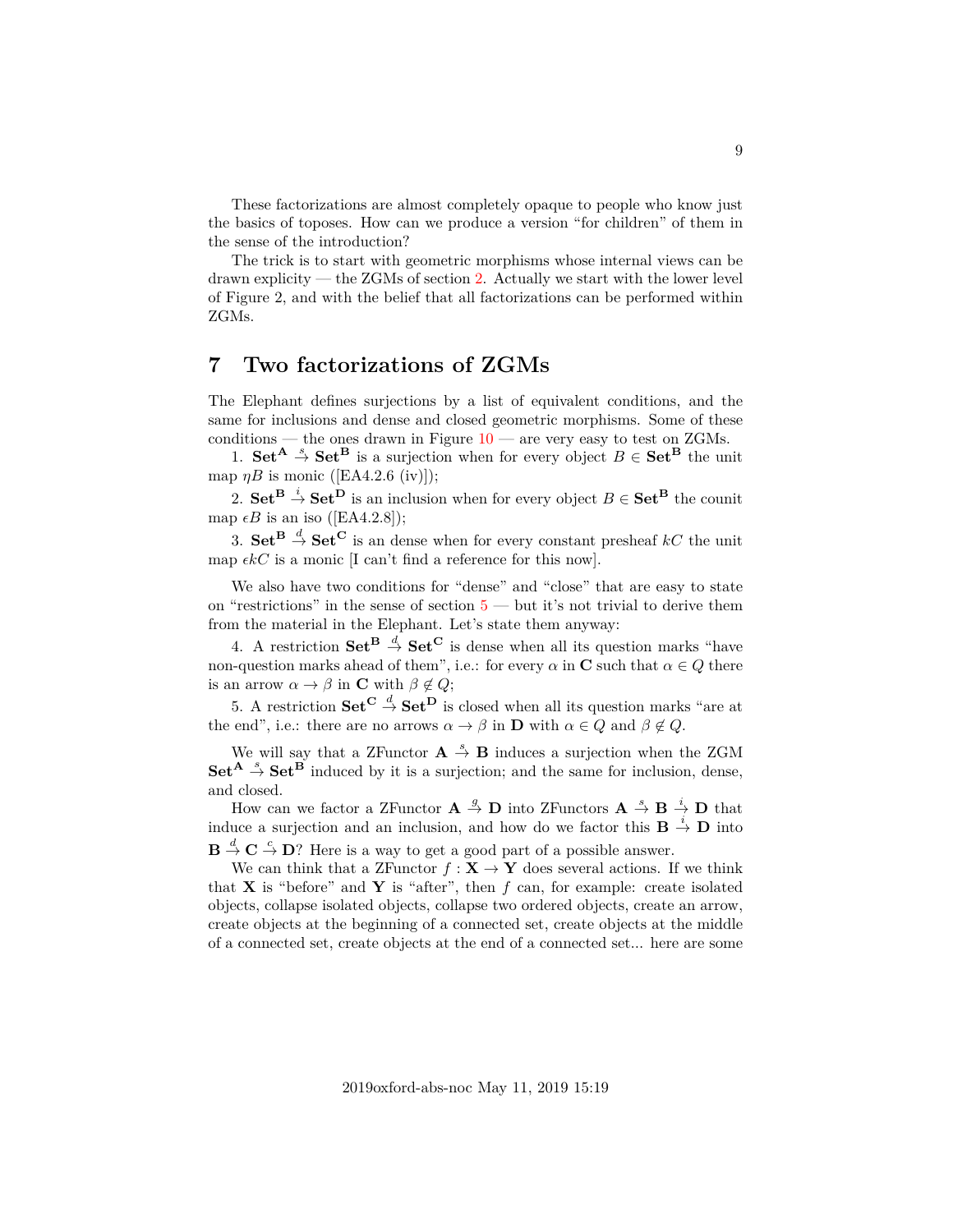examples that only do one of these actions each:

$$
(1\rightarrow1') \rightarrow (1)
$$
  
\n
$$
(1 \t1') \rightarrow (1)
$$
  
\n
$$
(1 \t2) \rightarrow (1\rightarrow2)
$$
  
\n
$$
(2) \rightarrow (1\rightarrow2)
$$
  
\n
$$
(1\rightarrow3) \rightarrow (1\rightarrow2\rightarrow3)
$$
  
\n
$$
(1) \rightarrow (1 \t2)
$$
  
\n
$$
(1) \rightarrow (1\rightarrow2)
$$

When we take  $\mathbf{A} \stackrel{g}{\rightarrow} \mathbf{D}$  as each one of the seven ZFunctors and we try to factor that g as  $A \stackrel{s}{\to} B \stackrel{d}{\to} C \stackrel{c}{\to} D$  we see that the first three functors factor as  $(s = g, d = id, c = id)$ , the next two as  $(s = id, d = g, c = id)$ , and the last two as  $(s = id, d = id, c = g)$ . The leads to a:

**Conjecture 1** *Take a ZFunctor*  $A \stackrel{g}{\rightarrow} D$ *. Factor it into*  $A \stackrel{s}{\rightarrow} B \stackrel{d}{\rightarrow} C \stackrel{c}{\rightarrow} D$  *in the following way:* s *collapses objects and creates arrows;* c *creates objects at the middle and at the beginnings of connected sets;* d *creates objects at the ends of connected sets. Then this factorization of ZFunctors induces a surjective-denseclosed factorization of ZGMs.*

### **8 Epilogue: timber**

Sections 1, 10, 11, 12, and 16 of [\[6\]](#page-10-6) discuss how to reconstruct theorems from incomplete versions that take very little mental space, or very little space on paper; we do something similar here.

One idea that was widely circulated after the fire in the Notre Dame cathedral was that it would be impossible to reconstruct its roof, because that would require an entire forest full of old oak trees, and that thing doesn't exist any-more... but I saw a thread on Tweeter<sup>[1](#page-9-0)</sup> that contained these tweets: "The steeple and the beams supporting it are 160 years old, and oaks for new beams awaits at Versailles, the grown replacements for oaks cut to rebuild after the revolution." "Do you have a source on that protocol? Would love to hear more - feel free to DM." "It was a lecture I attended at Versailles on disaster recovery and long term planning. Once per century events have to be planned for in a city where structures are a thousand years old." "It was a lecture from a decade ago. I'm sorry that I don't have more details but there must be better sources than me out there. It's similar to the oaks at Oxford grown to replace the ones that rot out every 500 years, on schedule."

Sometimes we have to deal with a Topos Theory whose timber is made from Algebric Geometry oaks. Sometimes, for one reason or another, we want to be prepared to replace them by oaks from Computer Science, or with oaks coming from finite examples. The structure of the cathedral modulo these timbers can be described in several forms; some more algebraic, some more diagramatic, like the idea of "shape" in our Figures [3](#page-3-0) and [10](#page-7-0) and in [\[9\]](#page-10-3).

<span id="page-9-0"></span> $1$ https://twitter.com/\_theek\_/status/1117895531563372544